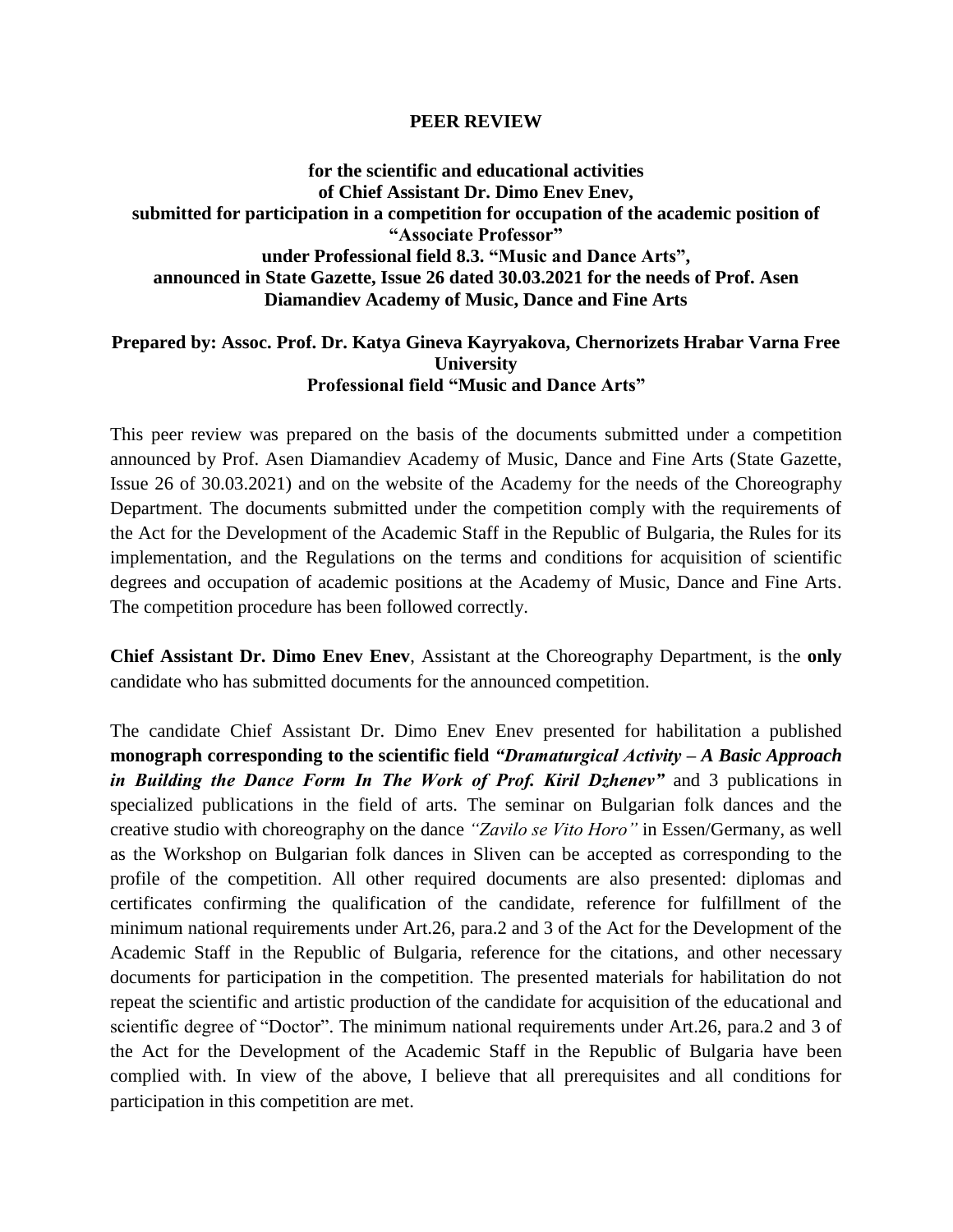The development of Chief Assistant Dr. Dimo Enev as a student at Prof. Asen Diamandiev Academy of Music, Dance and Fine Arts is connected with the dance folklore – Bachelor's and Master's degrees. The creative biography of the candidate is mostly related to his work in the Trakiya Folkore Ensemble, where he established himself as a professional performer and went through all levels of development – dancer, soloist, choreographer-tutor, choreographer-director. In 2017 he acquired the education and scientific degree "Doctor" in Choreography, and since 2018, he has been Chief Assistant at the Choreography Department at the Academy of Music, Dance and Fine Arts. Chief Assistant Dr. Enev successfully combines his teaching work at the Academy with active creative and performing activity in the Trakiya Folkore Ensemble, where he is the author of the productions *"Strandzha Impression"* to music by Stoyan Paurov and *"Parvomayski Maystorlatsi"* to music by Borislav Galabov, as for this dance he was awarded the 2019 Golden Muse Award of the Association of Choreographers in Bulgaria in the category "Choreography in the Field of Bulgarian Dance Folklore".

The candidate in the competition presents for habilitation the monograph *"Dramaturgical Activity – A Basic Approach in Building the Dance Form In The Work of Prof. Kiril Dzhenev*. In it, his professional reflex takes him to the study of new layers of personal creative handwriting in the works of Prof. Kiril Dzhenev, which have become classic examples in the stage work on a folklore basis. Through a multi-component compositional and dramaturgical analysis of the works that are different in their dance form, the author brings out serious, contributing theses in terms of artistic stylistics and the strictly individual creative strategies of the researched artist Prof. Kiril Dzhenev. In the analyzed *"Thracian Dance"* and *"Festive Thracian Dance"* – works in a divertissement form, the author argues the presence of the activity: *"… built with the techniques of choreographic composition, the specifics of the characters and props, the detail in the movements in accordance with the musical dramaturgy, and last but not least – the artist's mastery in the realization of the idea regardless of the form"*. The next two analyzed works – *"Kudi"* to music by Prof. Nikolay Stoykov and *"St. George's Day"* to music by Todor Prashtakov, are built in a thematic dance form and are united under the common feature of the thematic core – moments from the usual ritual practices in the Bulgarian calendar and from the common source: the Bulgarian traditional folklore. The analysis made by the author confirms the significance in the work of Prof. Kiril Dzhenev, in which the topic is not a goal, but rather a means of revealing a rich soul. The exhibited construction of the research model respects with the analysis of two of the emblematic works of Prof. Kiril Dzhenev *"Ovchar and Yuda Devoyka"* and *"Horo in Sofia"*, in which the aspiration and search of the artist in building a folk theater is proved as a new direction of creative development. The concept of Chief Assistant Dr. Dimo Enev proves with serious scientific arguments and professional competence that regardless of the form definition of the works in the stage dance art on a folklore basis, in his work Prof. Kiril Dzhenev enriches the form with dramatic activity, aestheticizes the folk dance without going beyond the limits of the folk dance expression, and achieves the desired syncretism in the stage choreography on a folklore basis.